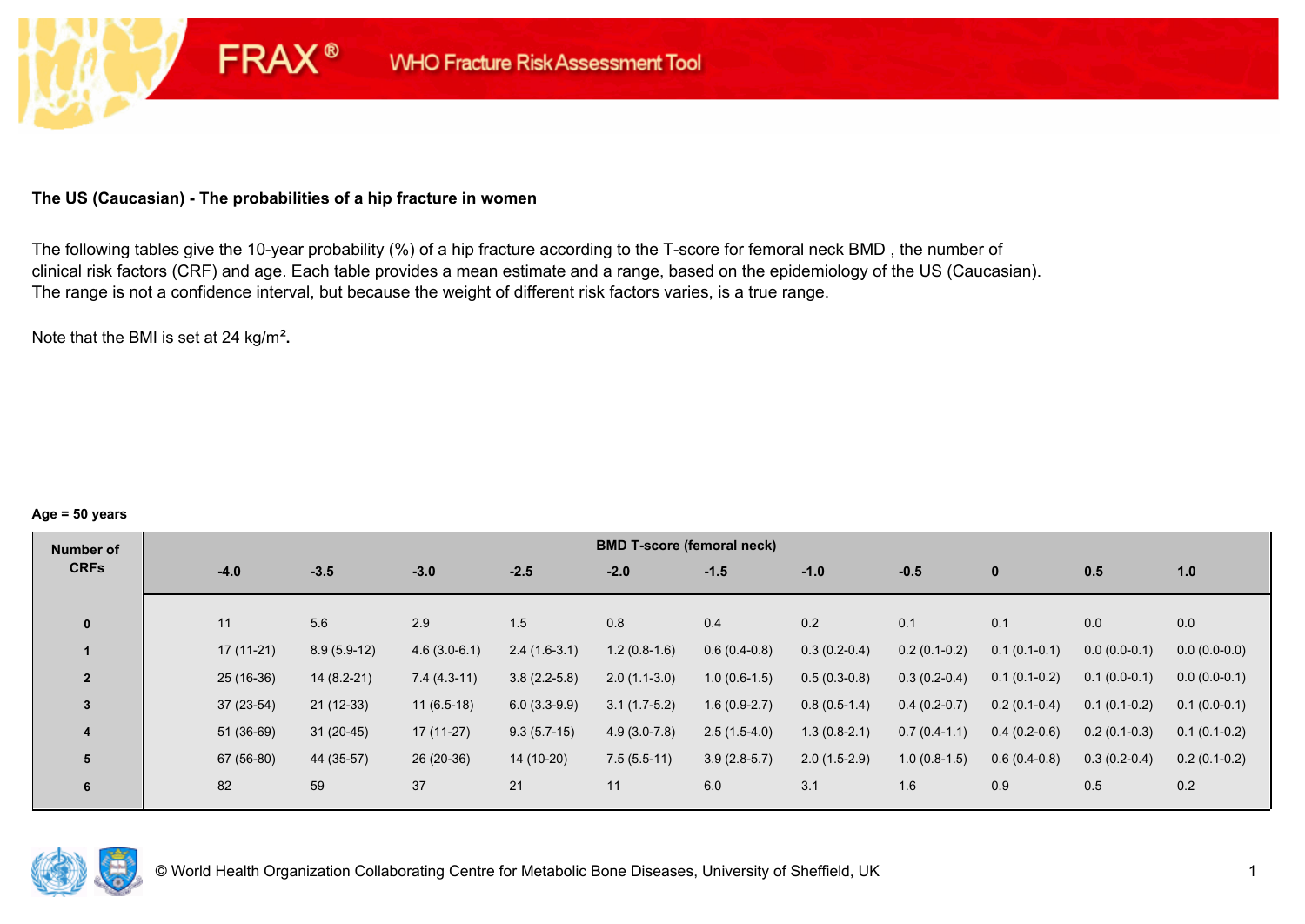# **Age = 55 years**

**FRAX®** 

| <b>BMD T-score (femoral neck)</b><br>Number of                                                                      |                                                                                        |  |  |  |  |  |  |  |  |  |  |  |  |
|---------------------------------------------------------------------------------------------------------------------|----------------------------------------------------------------------------------------|--|--|--|--|--|--|--|--|--|--|--|--|
| <b>CRFs</b><br>$-3.5$<br>$-3.0$<br>$-2.5$<br>$-2.0$<br>$-4.0$<br>$-1.5$<br>$-1.0$                                   | $-0.5$<br>$\bf{0}$<br>0.5<br>1.0                                                       |  |  |  |  |  |  |  |  |  |  |  |  |
| 6.1<br>3.3<br>1.8<br>11<br>1.0<br>0.5<br>0.3<br>$\mathbf 0$                                                         | 0.2<br>0.1<br>0.0<br>0.1                                                               |  |  |  |  |  |  |  |  |  |  |  |  |
| $17(12-21)$<br>$9.6(6.4-12)$<br>$5.3(3.5-6.5)$<br>$2.9(1.9-3.5)$<br>$0.8(0.6-1.0)$<br>$1.5(1.0-1.9)$                | $0.0(0.0-0.1)$<br>$0.4(0.3-0.6)$<br>$0.2(0.2-0.3)$<br>$0.1(0.1-0.2)$<br>$0.1(0.1-0.1)$ |  |  |  |  |  |  |  |  |  |  |  |  |
| 25 (16-35)<br>$15(9.0-21)$<br>$4.5(2.7-6.5)$<br>$1.3(0.8-1.9)$<br>$8.2(4.9-12)$<br>$2.4(1.4-3.5)$<br>$\overline{2}$ | $0.7(0.4-1.0)$<br>$0.4(0.2-0.6)$<br>$0.2(0.1-0.3)$<br>$0.1(0.1-0.2)$<br>$0.1(0.0-0.1)$ |  |  |  |  |  |  |  |  |  |  |  |  |
| $37(24-52)$<br>$22(13-33)$<br>$13(7.5-19)$<br>$3.8(2.2-6.0)$<br>$2.1(1.2-3.3)$<br>3<br>$6.9(4.1-11)$                | $1.1(0.6-1.8)$<br>$0.6(0.4-1.0)$<br>$0.3(0.2-0.6)$<br>$0.2(0.1-0.3)$<br>$0.1(0.1-0.2)$ |  |  |  |  |  |  |  |  |  |  |  |  |
| $50(37-67)$<br>19 (13-28)<br>$11(6.9-16)$<br>$3.2(2.0-5.0)$<br>$32(22-45)$<br>$5.8(3.8-9.1)$<br>4                   | $1.7(1.1-2.7)$<br>$1.0(0.6-1.5)$<br>$0.5(0.3-0.8)$<br>$0.3(0.2-0.5)$<br>$0.2(0.1-0.3)$ |  |  |  |  |  |  |  |  |  |  |  |  |
| 5<br>65 (57-78)<br>44 (37-57)<br>$27(22-37)$<br>16 (13-22)<br>$8.9(6.9-13)$<br>$4.9(3.8-7.0)$                       | $2.6(2.1-3.8)$<br>$1.5(1.1-2.1)$<br>$0.8(0.6-1.2)$<br>$0.5(0.4-0.7)$<br>$0.3(0.2-0.4)$ |  |  |  |  |  |  |  |  |  |  |  |  |
| 39<br>23<br>80<br>59<br>13<br>7.3<br>4.0<br>6                                                                       | 2.2<br>1.3<br>0.7<br>0.4                                                               |  |  |  |  |  |  |  |  |  |  |  |  |

# **Age = 60 years**

| Number of      | <b>BMD T-score (femoral neck)</b> |              |                |                |                |                |                |                |                |                |                |  |  |
|----------------|-----------------------------------|--------------|----------------|----------------|----------------|----------------|----------------|----------------|----------------|----------------|----------------|--|--|
| <b>CRFs</b>    | $-4.0$                            | $-3.5$       | $-3.0$         | $-2.5$         | $-2.0$         | $-1.5$         | $-1.0$         | $-0.5$         | $\mathbf 0$    | 0.5            | 1.0            |  |  |
| $\mathbf{0}$   | 12                                | 7.0          | 4.0            | 2.2            | 1.3            | 0.7            | 0.4            | 0.2            | 0.1            | 0.1            | 0.0            |  |  |
|                | 18 (13-21)                        | $11(7.4-13)$ | $6.1(4.2-7.3)$ | $3.5(2.3-4.1)$ | $1.9(1.3-2.3)$ | $1.1(0.7-1.3)$ | $0.6(0.4-0.7)$ | $0.4(0.2-0.4)$ | $0.2(0.1-0.3)$ | $0.1(0.1-0.1)$ | $0.1(0.1-0.1)$ |  |  |
| $\overline{2}$ | $27(18-35)$                       | 16 (10-22)   | $9.4(5.9-13)$  | $5.3(3.3-7.4)$ | $3.0(1.9-4.2)$ | $1.7(1.0-2.4)$ | $1.0(0.6-1.3)$ | $0.6(0.3-0.8)$ | $0.3(0.2-0.5)$ | $0.2(0.1-0.3)$ | $0.1(0.1-0.2)$ |  |  |
| 3              | 38 (26-52)                        | 24 (15-34)   | $14(8.8-21)$   | $8.1(5.0-12)$  | $4.6(2.8-7.0)$ | $2.6(1.6-4.0)$ | $1.5(0.9-2.3)$ | $0.9(0.5-1.3)$ | $0.5(0.3-0.8)$ | $0.3(0.2-0.4)$ | $0.2(0.1-0.3)$ |  |  |
| 4              | $51(40-66)$                       | $34(25-47)$  | $21(15-30)$    | $12(8.5-18)$   | $7.0(4.8-11)$  | $4.0(2.7-6.0)$ | $2.3(1.5-3.5)$ | $1.3(0.9-2.0)$ | $0.8(0.5-1.2)$ | $0.4(0.3-0.7)$ | $0.3(0.2-0.4)$ |  |  |
| 5              | 65 (59-77)                        | 46 (40-58)   | $30(25-39)$    | $18(15-25)$    | $10(8.6-15)$   | $6.0(4.9-8.5)$ | $3.4(2.8-4.9)$ | $2.0(1.6-2.9)$ | $1.2(0.9-1.7)$ | $0.7(0.5-1.0)$ | $0.4(0.3-0.6)$ |  |  |
| 6              | 79                                | 60           | 41             | 26             | 15             | 8.9            | 5.1            | 3.0            | 1.7            | 1.0            | 0.6            |  |  |

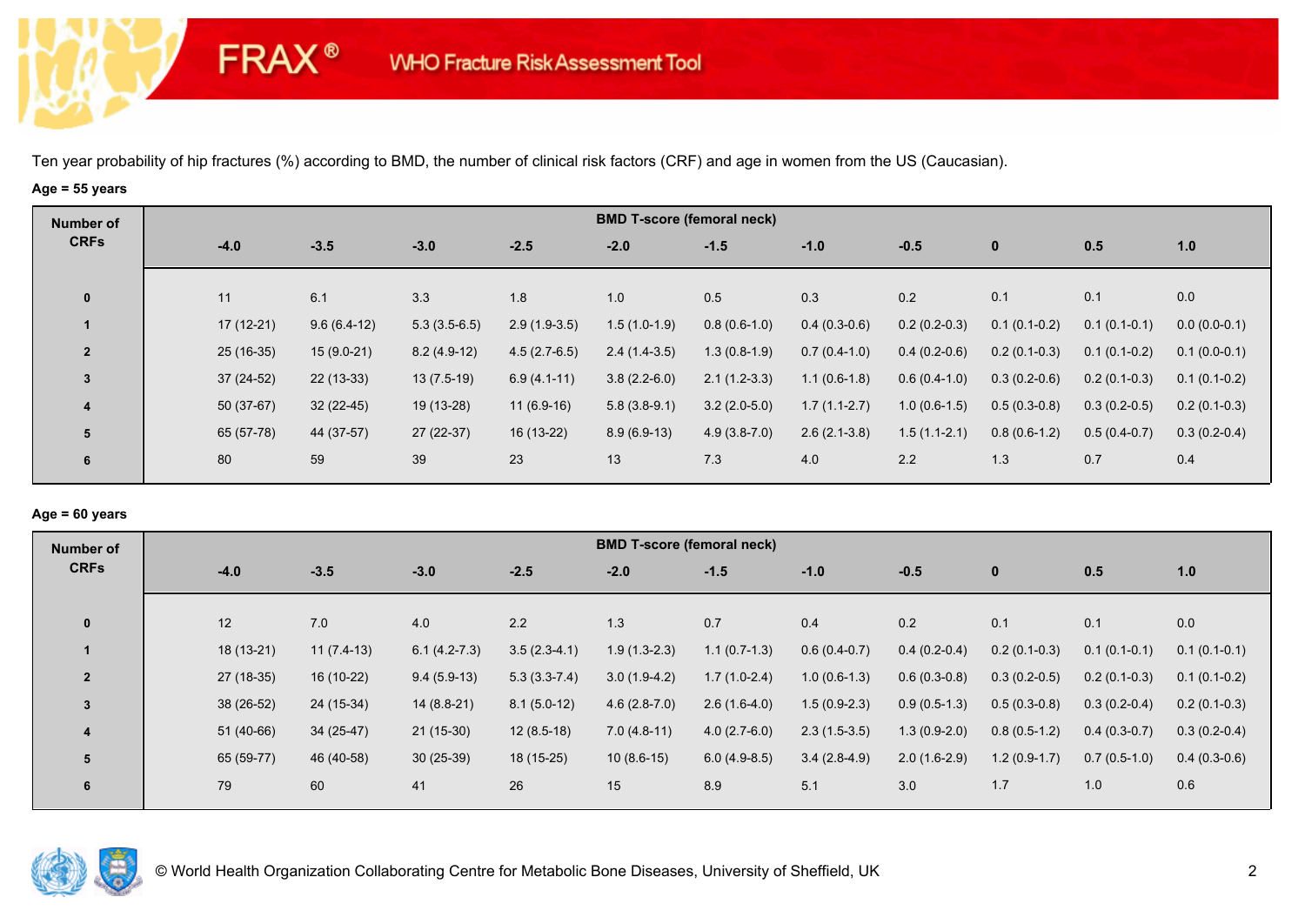# **Age = 65 years**

**FRAX®** 

| Number of      | <b>BMD T-score (femoral neck)</b> |              |                |                |                |                |                |                |                |                |                |  |  |
|----------------|-----------------------------------|--------------|----------------|----------------|----------------|----------------|----------------|----------------|----------------|----------------|----------------|--|--|
| <b>CRFs</b>    | $-4.0$                            | $-3.5$       | $-3.0$         | $-2.5$         | $-2.0$         | $-1.5$         | $-1.0$         | $-0.5$         | $\bf{0}$       | 0.5            | 1.0            |  |  |
| $\mathbf 0$    | 14                                | 8.2          | 4.8            | 2.8            | 1.6            | 1.0            | 0.6            | 0.3            | 0.2            | 0.1            | 0.1            |  |  |
|                | $20(14-24)$                       | $12(8.6-15)$ | $7.3(5.1-8.7)$ | $4.3(3.0-5.2)$ | $2.5(1.7-3.0)$ | $1.5(1.0-1.8)$ | $0.9(0.6-1.1)$ | $0.5(0.4-0.6)$ | $0.3(0.2-0.4)$ | $0.2(0.1-0.2)$ | $0.1(0.1-0.1)$ |  |  |
| $\overline{2}$ | 29 (20-36)                        | 18 (12-23)   | $11(7.1-14)$   | $6.5(4.2-8.5)$ | $3.8(2.5-5.1)$ | $2.2(1.4-3.0)$ | $1.3(0.9-1.8)$ | $0.8(0.5-1.1)$ | $0.5(0.3-0.7)$ | $0.3(0.2-0.4)$ | $0.2(0.1-0.2)$ |  |  |
| $\mathbf{3}$   | 40 (28-52)                        | 26 (18-35)   | 16 (11-23)     | $9.7(6.3-14)$  | $5.7(3.7-8.3)$ | $3.4(2.2-4.9)$ | $2.0(1.3-3.0)$ | $1.2(0.8-1.8)$ | $0.7(0.5-1.1)$ | $0.4(0.3-0.7)$ | $0.3(0.2-0.4)$ |  |  |
| 4              | 52 (43-66)                        | $36(28-48)$  | 23 (17-32)     | 14 (10-20)     | $8.5(6.2-12)$  | $5.0(3.6-7.4)$ | $3.1(2.2-4.5)$ | $1.9(1.3-2.8)$ | $1.1(0.8-1.7)$ | $0.7(0.5-1.0)$ | $0.4(0.3-0.6)$ |  |  |
| 5              | 65 (60-76)                        | 48 (42-60)   | $32(27-42)$    | $20(17-27)$    | $12(10-17)$    | $7.5(6.1-10)$  | $4.6(3.7-6.4)$ | $2.8(2.2-3.9)$ | $1.7(1.4-2.4)$ | $1.0(0.8-1.4)$ | $0.6(0.5-0.9)$ |  |  |
| 6              | 78                                | 61           | 44             | 29             | 18             | 11             | 6.7            | 4.1            | 2.5            | 1.5            | 0.9            |  |  |

### **Age = 70 years**

| Number of      | <b>BMD T-score (femoral neck)</b> |             |              |                |                |                |                |                |                |                |                |  |  |
|----------------|-----------------------------------|-------------|--------------|----------------|----------------|----------------|----------------|----------------|----------------|----------------|----------------|--|--|
| <b>CRFs</b>    | $-4.0$                            | $-3.5$      | $-3.0$       | $-2.5$         | $-2.0$         | $-1.5$         | $-1.0$         | $-0.5$         | $\mathbf 0$    | 0.5            | 1.0            |  |  |
| $\mathbf{0}$   | 16                                | 10          | 6.3          | 3.9            | 2.3            | 1.4            | 0.9            | 0.6            | 0.4            | 0.2            | 0.1            |  |  |
|                |                                   |             |              |                |                |                |                |                |                |                |                |  |  |
|                | 26 (22-31)                        | 16 (14-20)  | $10(8.8-13)$ | $6.4(5.4-8.1)$ | $3.9(3.3-5.0)$ | $2.4(2.0-3.1)$ | $1.5(1.3-1.9)$ | $1.0(0.8-1.2)$ | $0.6(0.5-0.8)$ | $0.4(0.3-0.5)$ | $0.2(0.2-0.3)$ |  |  |
| $\overline{2}$ | 38 (32-48)                        | $26(21-33)$ | $17(13-22)$  | $11(8.2-14)$   | $6.5(5.0-8.8)$ | $4.1(3.1-5.5)$ | $2.6(2.0-3.5)$ | $1.6(1.2-2.2)$ | $1.0(0.8-1.4)$ | $0.6(0.5-0.9)$ | $0.4(0.3-0.6)$ |  |  |
| $\overline{3}$ | 54 (44-63)                        | $39(30-47)$ | 26 (20-33)   | $17(12-22)$    | $11(7.7-14)$   | $6.7(4.8-9.0)$ | $4.3(3.0-5.8)$ | $2.7(1.9-3.7)$ | $1.7(1.2-2.3)$ | $1.1(0.8-1.5)$ | $0.7(0.5-0.9)$ |  |  |
| 4              | 69 (60-75)                        | 54 (44-61)  | $39(30-46)$  | 26 (20-32)     | $17(12-21)$    | $11(7.9-14)$   | $7.0(5.0-8.8)$ | $4.5(3.2-5.6)$ | $2.8(2.0-3.6)$ | $1.8(1.3-2.3)$ | $1.1(0.8-1.4)$ |  |  |
| 5              | 81 (75-83)                        | 70 (62-73)  | 54 (46-59)   | $39(32-43)$    | $26(21-30)$    | $17(14-20)$    | $11(8.9-13)$   | $7.3(5.7-8.5)$ | $4.7(3.6-5.4)$ | $3.0(2.3-3.5)$ | $1.9(1.5-2.2)$ |  |  |
| 6              | 88                                | 81          | 70           | 54             | 39             | 27             | 18             | 12             | 7.6            | 4.9            | 3.1            |  |  |

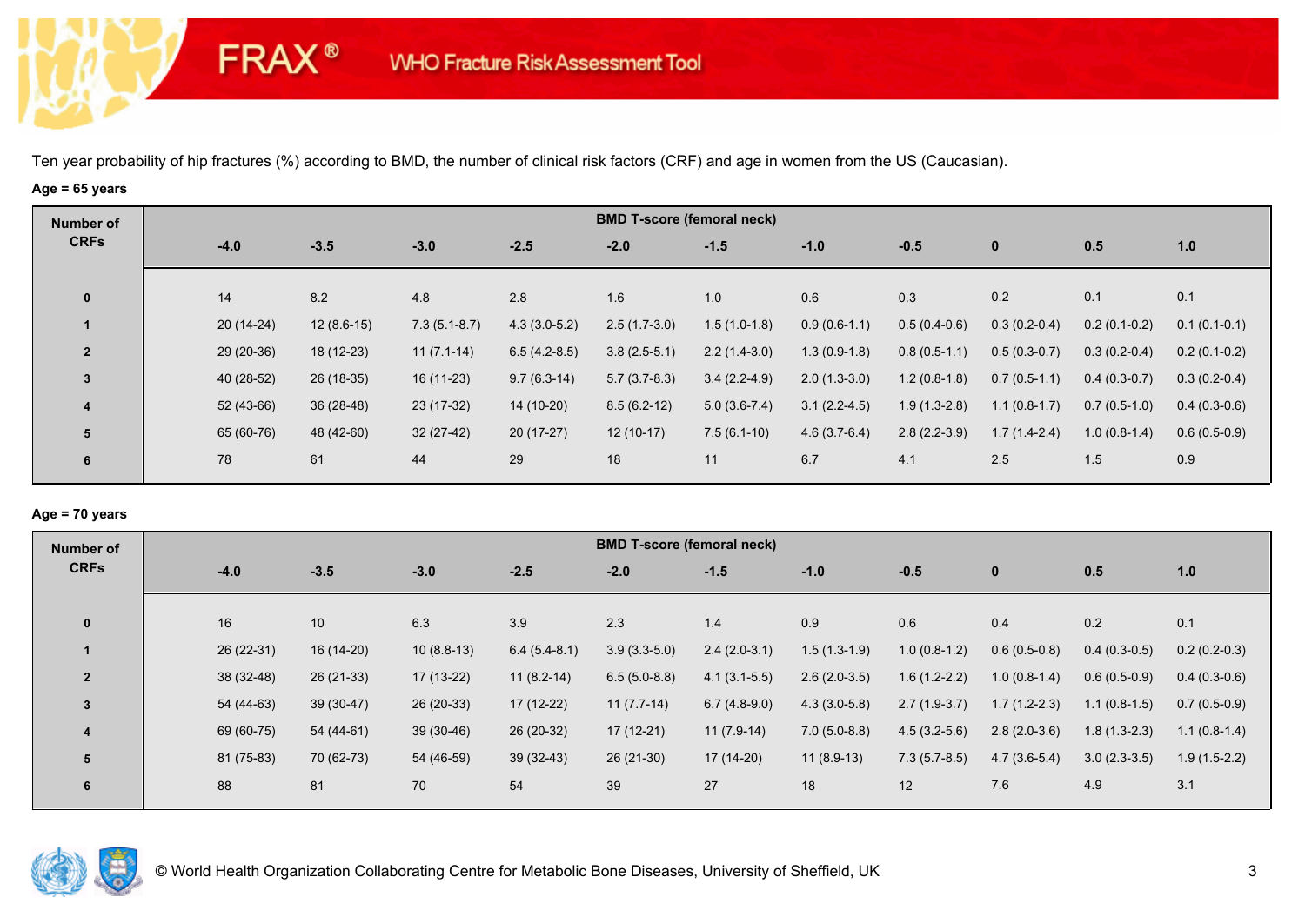# **Age = 75 years**

**FRAX®** 

| Number of      | <b>BMD T-score (femoral neck)</b> |             |             |              |               |                |                |                |                |                |                |  |  |
|----------------|-----------------------------------|-------------|-------------|--------------|---------------|----------------|----------------|----------------|----------------|----------------|----------------|--|--|
| <b>CRFs</b>    | $-4.0$                            | $-3.5$      | $-3.0$      | $-2.5$       | $-2.0$        | $-1.5$         | $-1.0$         | $-0.5$         | $\bf{0}$       | 0.5            | 1.0            |  |  |
| $\mathbf 0$    | 19                                | 13          | 8.4         | 5.4          | 3.4           | 2.3            | 1.5            | 1.0            | 0.6            | 0.4            | 0.3            |  |  |
|                | $33(26-58)$                       | $23(18-44)$ | 16 (12-31)  | $10(7.6-21)$ | $6.8(4.9-14)$ | $4.5(3.2-9.5)$ | $3.0(2.1-6.4)$ | $2.0(1.4-4.2)$ | $1.3(0.9-2.8)$ | $0.9(0.6-1.8)$ | $0.6(0.4-1.2)$ |  |  |
| $\overline{2}$ | $50(35-73)$                       | $38(24-61)$ | $27(16-47)$ | 19 (11-34)   | $12(6.9-24)$  | $8.4(4.6-16)$  | $5.7(3.0-11)$  | $3.8(2.0-7.5)$ | $2.5(1.3-5.0)$ | $1.6(0.9-3.3)$ | $1.1(0.6-2.2)$ |  |  |
| 3              | 66 (47-82)                        | 54 (34-73)  | 42 (24-60)  | $31(16-47)$  | $21(10-34)$   | $15(6.9-25)$   | $10(4.6-17)$   | $6.8(3.0-12)$  | $4.6(2.0-8.0)$ | $3.0(1.3-5.4)$ | $2.0(0.9-3.6)$ |  |  |
| 4              | 78 (61-86)                        | 70 (48-81)  | 59 (35-72)  | 46 (24-60)   | 34 (16-46)    | $25(11-35)$    | $17(7.4-25)$   | $12(4.9-17)$   | $8.1(3.3-12)$  | $5.4(2.2-8.1)$ | $3.6(1.4-5.4)$ |  |  |
| 5              | 86 (74-89)                        | 81 (63-86)  | 74 (50-79)  | 63 (37-70)   | $50(26-57)$   | $38(18-45)$    | 28 (13-33)     | $20(8.6-24)$   | $14(5.8-17)$   | $9.3(3.8-11)$  | $6.3(2.5-7.6)$ |  |  |
| 6              | 90                                | 88          | 84          | 78           | 67            | 55             | 43             | 32             | 22             | 16             | 11             |  |  |

# **Age = 80 years**

| <b>CRFs</b><br>$-3.5$<br>$-2.5$<br>$-4.0$<br>$-3.0$<br>$-2.0$<br>$-1.5$<br>$-1.0$<br>$-0.5$<br>0.5<br>$\mathbf{0}$                                                              | 1.0            |
|---------------------------------------------------------------------------------------------------------------------------------------------------------------------------------|----------------|
|                                                                                                                                                                                 |                |
| 0.7<br>21<br>15<br>10<br>6.9<br>4.7<br>2.3<br>1.1<br>$\mathbf{0}$<br>3.3<br>1.6                                                                                                 | 0.5            |
| $35(27-60)$<br>$13(9.0-26)$<br>26 (19-48)<br>18 (13-36)<br>$9.0(6.1-19)$<br>$6.3(4.3-13)$<br>$4.4(3.0-9.5)$<br>$3.1(2.1-6.6)$<br>$2.1(1.4-4.6)$<br>$1.5(1.0-3.2)$               | $1.0(0.7-2.2)$ |
| $50(35-73)$<br>40 (26-63)<br>$16(8.6-30)$<br>$30(18-51)$<br>$22(12-40)$<br>$11(6.0-22)$<br>$8.1(4.2-16)$<br>$5.7(2.9-11)$<br>$4.0(2.0-8.0)$<br>$\overline{2}$<br>$2.8(1.4-5.6)$ | $1.9(1.0-3.9)$ |
| 65 (47-80)<br>55 (36-73)<br>45 (26-64)<br>$14(6.3-23)$<br>34 (18-52)<br>$26(13-41)$<br>$19(9.0-31)$<br>$7.1(3.0-12)$<br>$5.0(2.1-8.8)$<br>$10(4.4-17)$<br>$\overline{3}$        | $3.5(1.5-6.2)$ |
| 76 (59-84)<br>69 (48-80)<br>60 (37-73)<br>49 (27-63)<br>$39(19-53)$<br>$30(14-42)$<br>$23(9.9-33)$<br>$17(7.0-25)$<br>$12(4.9-18)$<br>$8.5(3.4-13)$<br>$\overline{4}$           | $6.0(2.4-9.3)$ |
| 83 (70-87)<br>79 (61-83)<br>73 (50-78)<br>$55(30-62)$<br>45 (22-53)<br>$35(16-42)$<br>27 (12-33)<br>$20(8.3-24)$<br>64 (39-71)<br>$14(5.9-18)$<br>5                             | $10(4.1-13)$   |
| 87<br>85<br>82<br>77<br>50<br>69<br>60<br>31<br>23<br>40<br>6                                                                                                                   | 17             |